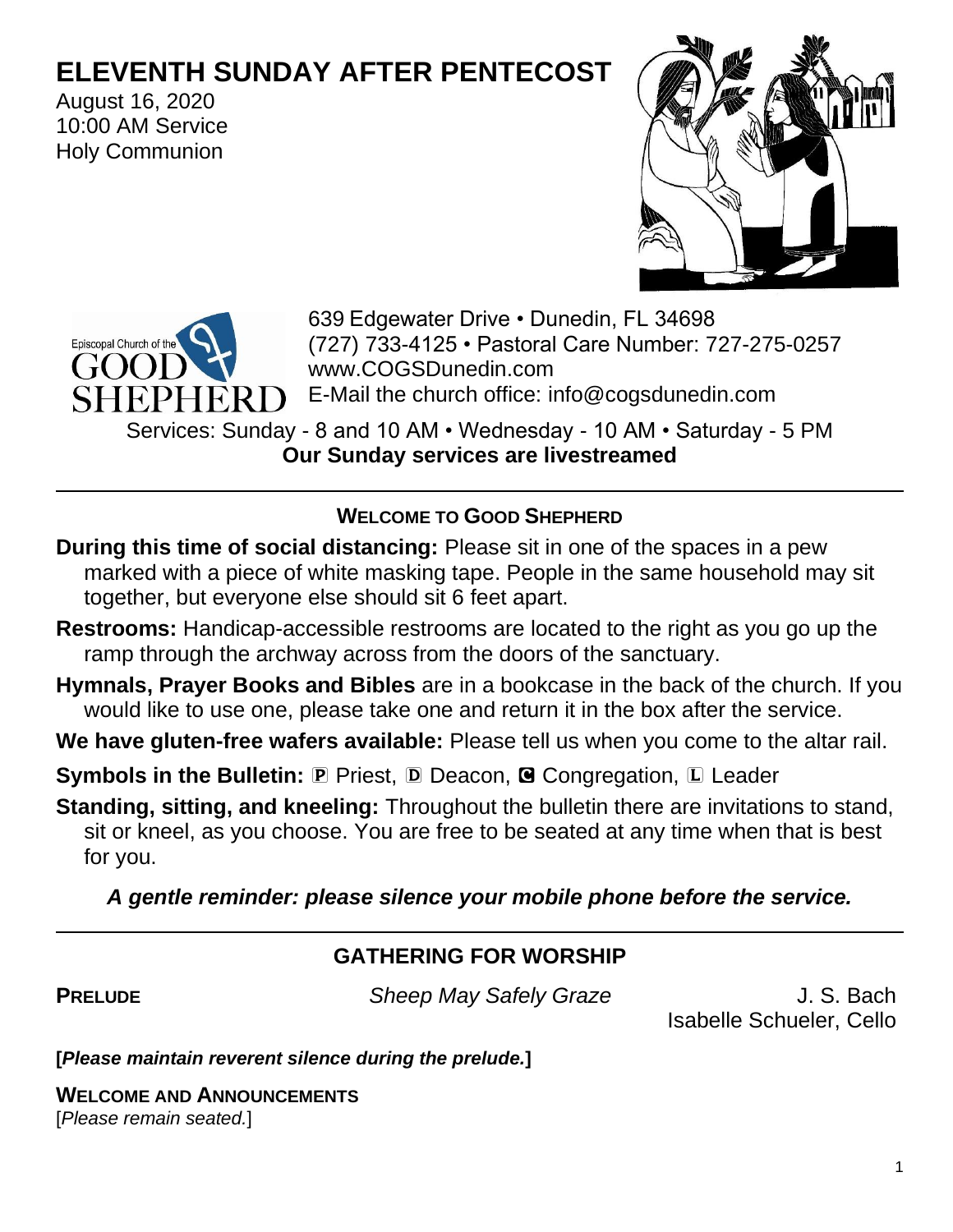**THE OPENING ACCLAMATION**

[*Please stand.*]

P Blessed be God: Father, Son, and Holy Spirit.

C **And blessed be God's kingdom, now and for ever. Amen.**

**THE COLLECT FOR PURITY**

a **Almighty God, to you all hearts are open, all desires known, and from you no secrets are hid: Cleanse the thoughts of our hearts by the inspiration of your Holy Spirit, that we may perfectly love you, and worthily magnify your holy Name; through Christ our Lord. Amen.**

**THE GATHERING HYMN** *Here in this place* [*Please stand when invited.*]

*Here in this place the new light is streaming; now is the darkness vanished away; see in this space our fears and our dreaming brought here to you in the light of this day. Gather us in, the lost and forsaken; gather us in, the blind and the lame; call to us now, and we shall awaken; we shall arise at the sound of our name.* 

*Here we will take the wine and the water; here we will take the bread of new birth. Here you shall call your sons and your daughters, call us anew to be salt for the earth. Give us to drink the wine of compassion; give us to eat the bread that is you; nourish us well, and teach us to fashion lives that are holy and hearts that are true.* 

*Not in the dark of buildings confining, not in some heaven, light years away: here in this place the new light is shining: now is the kingdom, and now is the day. Gather us in and hold us forever; gather us in and make us your own; gather us in, all peoples together, fire of love in our flesh and our bone.* 

# **THE COLLECT OF THE DAY**

P The Lord be with you.

# C **And also with you.**

P Let us pray…… God of all peoples, your arms reach out to embrace all those who call upon you. Teach us as disciples of your Son to love the world with compassion and constancy, that your name may be known through the earth, through Jesus Christ, our Savior and Lord.

### C **Amen**.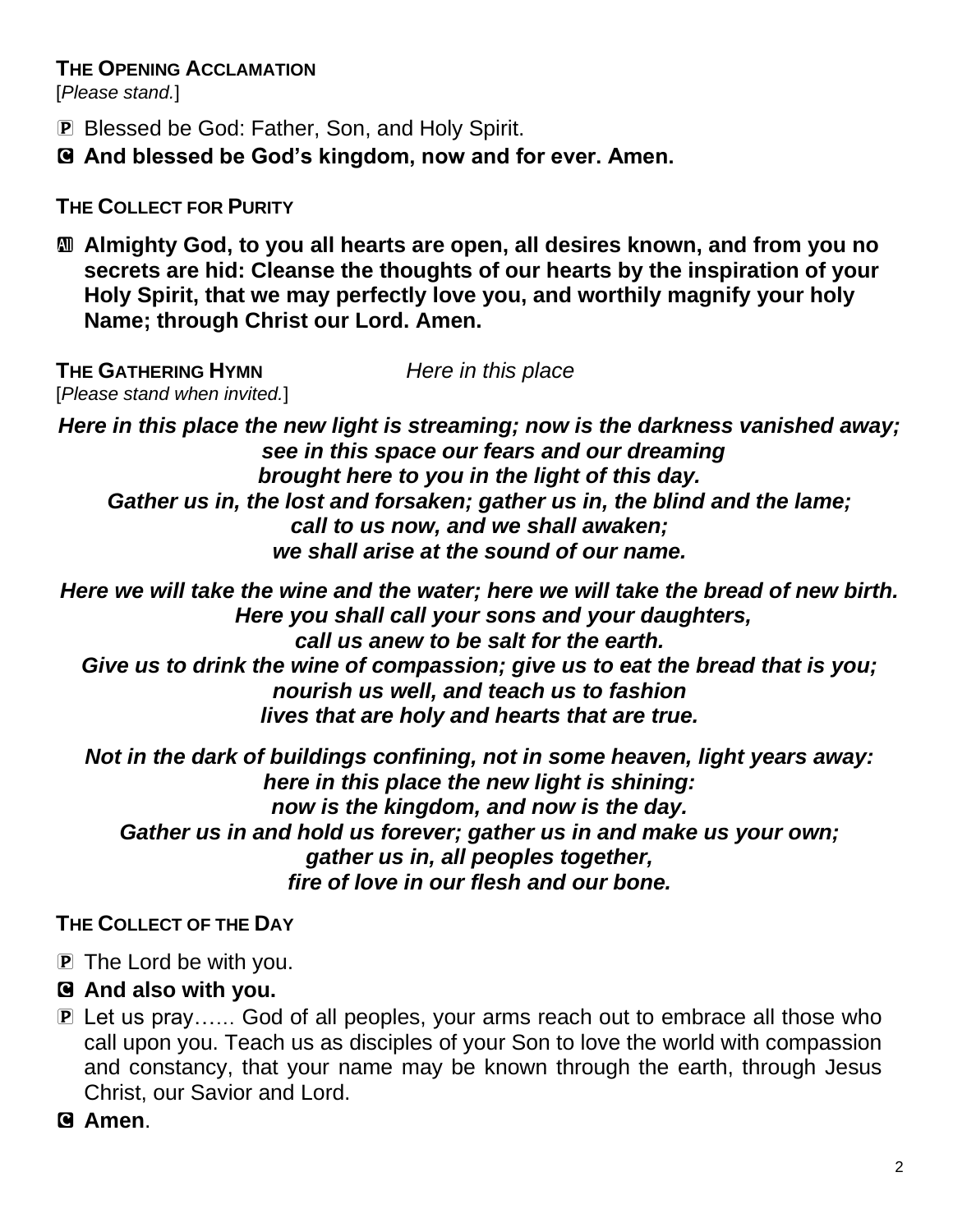#### **THE WORD OF GOD**

**THE READINGS:** Isaiah:56: 1,6-8, Psalm 67, Romans 4:6-12, Matthew 15:21-28

[*Please be seated.*]

# **The First Reading:**

L *The First Reading is taken from Isaiah, Chapter 56…*

The Lord says: Act justly and do what is righteous, because my salvation is coming soon, and my righteousness will be revealed.

The immigrants who have joined me, serving me and loving my name, becoming my servants, everyone who keeps the Sabbath without making it impure, and those who hold fast to my covenant: I will bring them to my holy mountain, and bring them joy in my house of prayer. I will accept their entirely burned offerings and sacrifices on my altar. My house will be known as a house of prayer for all peoples, says the Lord God, who gathers Israel's outcasts. I will gather still others to those I have already gathered.

L The Word of the Lord.

# C **Thanks be to God.**

**Metrical Psalm 67** Tune: All People on Earth Do Dwell **H. 377** [*Please remain seated.*]

*May God be merciful to us, Bless us, shine on us from above; Let all earth's peoples know your ways, All nations know your saving love.*

*Let all the nations praise you, Lord; Let them be glad and sing your praise; Let all the peoples of the earth Observe the justice of your ways.*

*Let all the nations praise you, Lord, And may the earth yield its increase; Then God, our God, will bless our land And nations worship you in peace.*

### **The Second Reading**

L *The Second Reading is taken from Romans, chapter 4…*

In the same way, David also pronounces a blessing on the person to whom God credits righteousness apart from actions: *Happy are those whose actions outside the*  Law are forgiven, and whose sins are covered. Happy are those whose sin isn't *counted against them by the Lord.*

Is this state of happiness only for the circumcised or is it also for those who aren't circumcised? We say, "Faith was credited to Abraham as righteousness." So how was it credited? When he was circumcised, or when he wasn't circumcised? In fact, it was credited while he still wasn't circumcised, not after he was circumcised.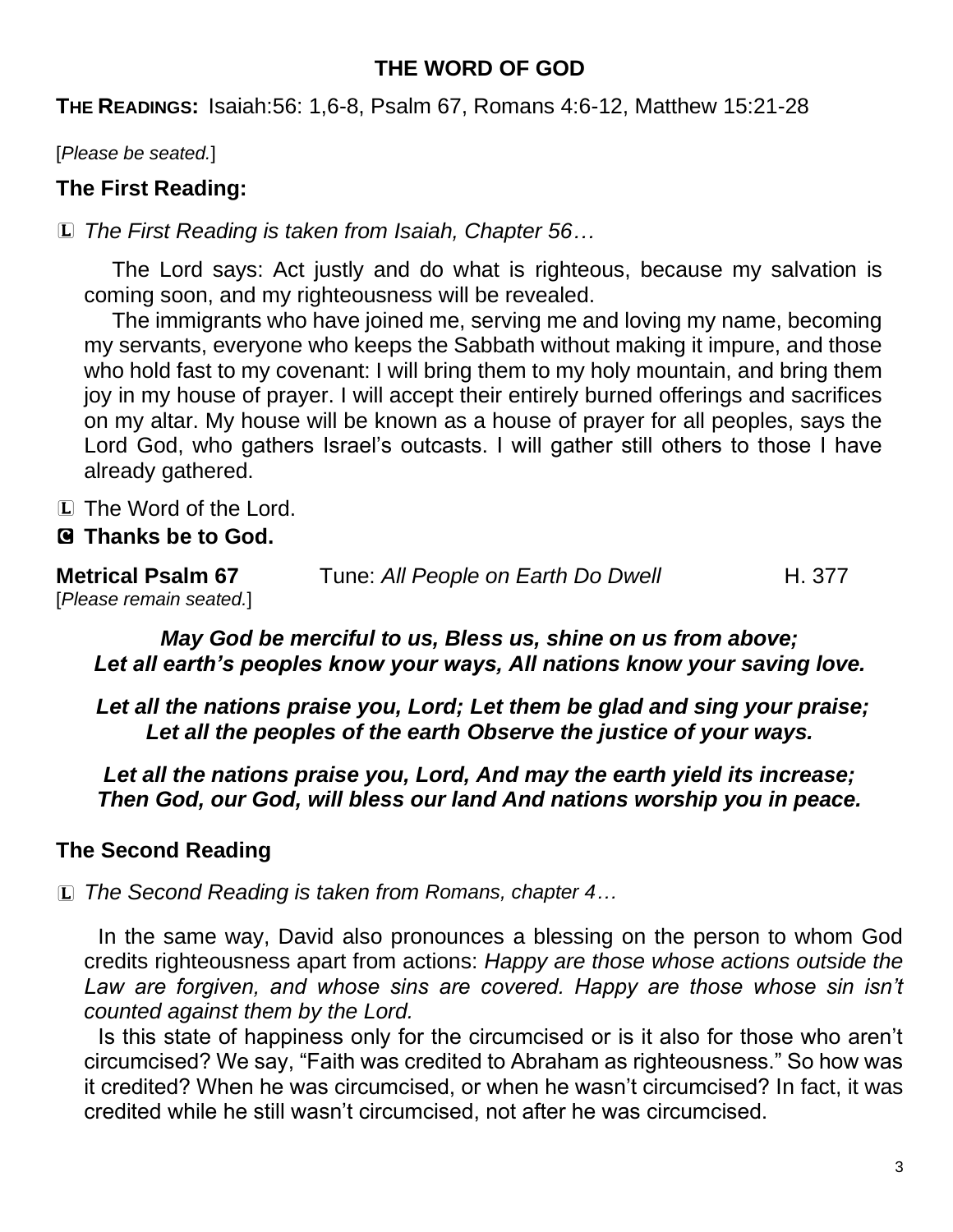He received the sign of circumcision as a seal of the righteousness that comes from the faith he had while he still wasn't circumcised. It happened this way so that Abraham could be the ancestor of all those people who aren't circumcised, who have faith in God, and so are counted as righteous. He could also be the ancestor of those circumcised people, who aren't only circumcised but who also walk in the path of faith, like our ancestor Abraham did while he wasn't circumcised.

L The Word of the Lord.

#### C **Thanks be to God.**

**THE GOSPEL ACCLAMATION** *Open Your Ears* **H** 536 R1R [*Please stand.*]

*God has spoken to his people, Hallelujah! And his words are words of wisdom, Hallelujah!*

*God has spoken to his people, Hallelujah! And his words are words of wisdom, Hallelujah!*

*Open your ears, O faithful people, open your ears and hear God's word. Open your hearts, O royal priesthood, God has come to you.*

> *God has spoken to his people, Hallelujah! And his words are words of wisdom, Hallelujah!*

> *God has spoken to his people, Hallelujah! And his words are words of wisdom, Hallelujah!*

### **The Gospel**

D The Holy Gospel of our Lord Jesus Christ according to Matthew.

# C **Glory to you, Lord Christ.**

D From there, Jesus went to the regions of Tyre and Sidon. A Canaanite woman from those territories came out and shouted, "Show me mercy, Son of David. My daughter is suffering terribly from demon possession." But he didn't respond to her at all. His disciples came and urged him, "Send her away; she keeps shouting out after us." Jesus replied, "I've been sent only to the lost sheep, the people of Israel." But she knelt before him and said, "Lord, help me." He replied, "It is not good to take the children's bread and toss it to dogs." She said, "Yes, Lord. But even the dogs eat the crumbs that fall off their masters' table." Jesus answered, "Woman, you have great faith. It will be just as you wish." And right then her daughter was healed.

D The Gospel of the Lord.

C **Praise to you, Lord Christ.**

[*Please be seated.*]

**THE SERMON** Becky Robbins-Penniman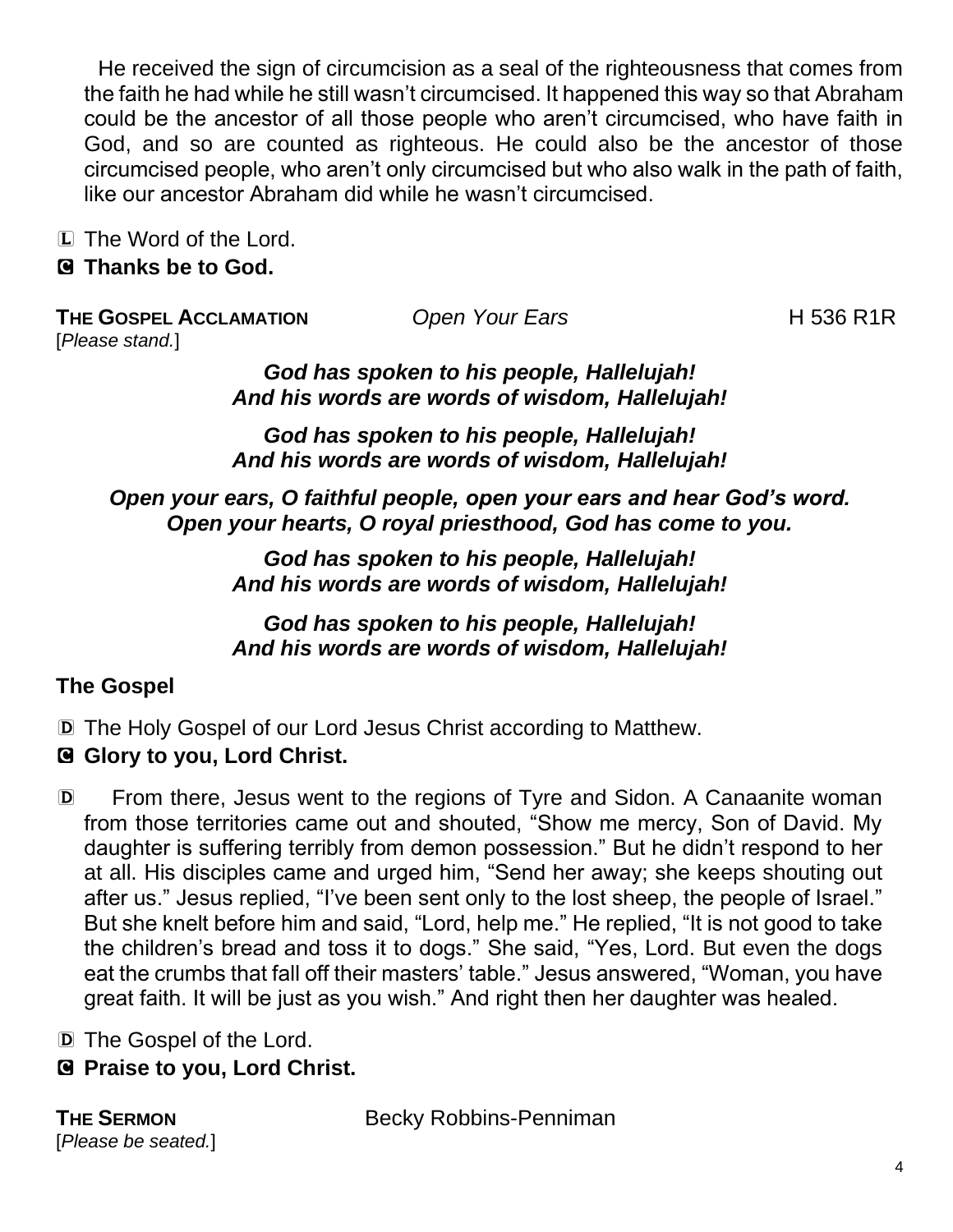**THE SERMON HYMN** *All Are Welcome* [*Please stand.*]

*Let us build a house where love can dwell and all can safely live, a place where saints and children tell how hearts learn to forgive. Built of hopes and dreams and visions, rock of faith and vault of grace: here the love of Christ shall end divisions; all are welcome; all are welcome; all are welcome in this place.* 

*Let us build a house where love is found in water, wine, and where; a banquet hall on holy ground where peace and justice meet. Here the love of God, through Jesus, is revealed in time and space; as we share in Christ the feast that frees us: all are welcome; all are welcome; all are welcome in this place.* 

*Let us build a house where all are named, their songs and visions heard and love and treasured, taught and claimed as words within the Word. Built of tears and cries and laughter, prayers of faith and songs of grace; let this house proclaim from floor to rafter: all are welcome; all are welcome; all are welcome in this place.* 

**THE NICENE CREED**

C **We believe in one God, the Father, the Almighty, maker of heaven and earth, of all that is, seen and unseen.** 

**We believe in one Lord, Jesus Christ, the only Son of God, eternally begotten of the Father, God from God, Light from Light, true God from true God, begotten, not made, of one Being with the Father. Through him all things were made. For us and for our salvation he came down from heaven: by the power of the Holy Spirit he became incarnate from the Virgin Mary, and was made man. For our sake he was crucified under Pontius Pilate; he suffered death and was buried. On the third day he rose again in accordance with the Scriptures; he ascended into heaven and is seated at the right hand of the Father. He will come again in glory to judge the living and the dead, and his kingdom will have no end.**

**We believe in the Holy Spirit, the Lord, the giver of life, who proceeds from the Father and the Son. With the Father and the Son he is worshiped and glorified. He has spoken through the Prophets. We believe in one holy catholic and apostolic Church. We acknowledge one baptism for the forgiveness of sins. We look for the resurrection of the dead, and the life of the world to come. Amen.**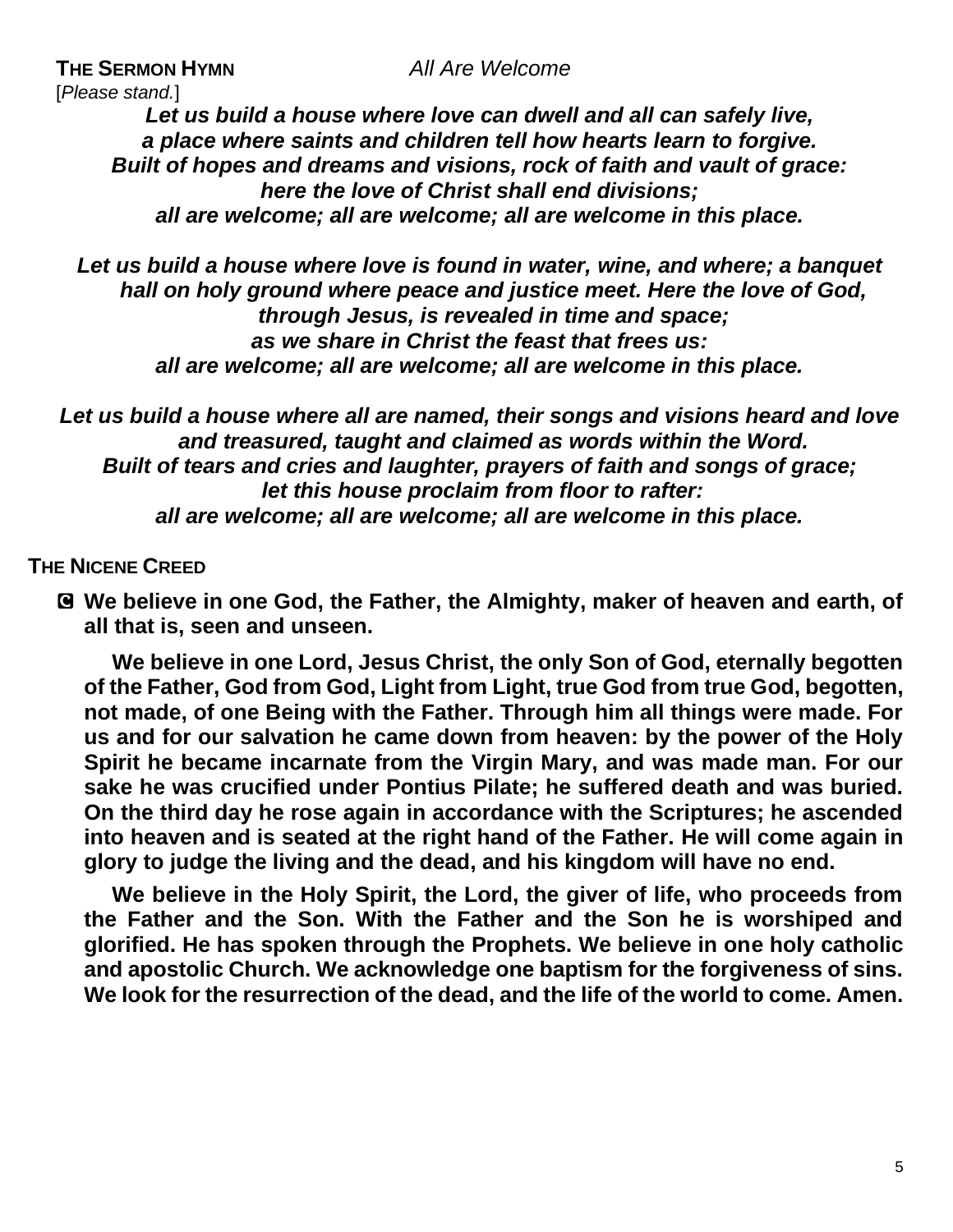#### **THE CELEBRATION OF AN ANNIVERSARY**

# **Introduction**

# **Collect**

P O gracious and everliving God, look mercifully on Robert and Cynthia who come to renew the promises they have made to each other. Grant them your blessing, and assist them with your grace, that with true fidelity and steadfast love they may honor and keep their promises and vows; through Jesus Christ our Savior, who lives and reigns with you, in the unity of the Holy Spirit, one God, for ever and ever. Amen.

C **Amen.**

- P Friends in Christ, we are gathered together with Bob and Cindy*,* who are celebrating 30 years of marriage, and have come today to give thanks to God for his blessing upon their marriage, and to reaffirm their marriage covenant.
- P Robert*,* do you here, in the presence of God and of this congregation, renew the promises you made when you bound yourself to Cynthia in holy matrimony?

R I do.

P Cynthia*,* do you here, in the presence of God and of this congregation, renew the promises you made when you bound yourself to Robert in holy matrimony?

R I do.

*The Couple, standing or kneeling, prays together:*

■ We thank you, most gracious God, for consecrating our marriage in Christ's Name and presence. Lead us further in companionship with each other and with you. Give us grace to live together in love and fidelity, with care for one another. Strengthen us all our days, and bring us to that holy table where, with those we love, we will feast for ever in our heavenly home; through Jesus Christ our Lord.

C **Amen.**

P May God the Father, who ordained that it is good for two people to live in the covenant of marriage, keep you one.

C **Amen.**

P May God the Son, who adorned this manner of life by his first miracle, at the wedding in Cana of Galilee, be present with you always.

### C **Amen.**

P May God the Holy Spirit, who has given you the will to persevere in your love and in your covenant with each other, strengthen your bond.

# C **Amen.**

P And may God the Holy Trinity, the source of all unity, bless you this day and for ever.

C **Amen.**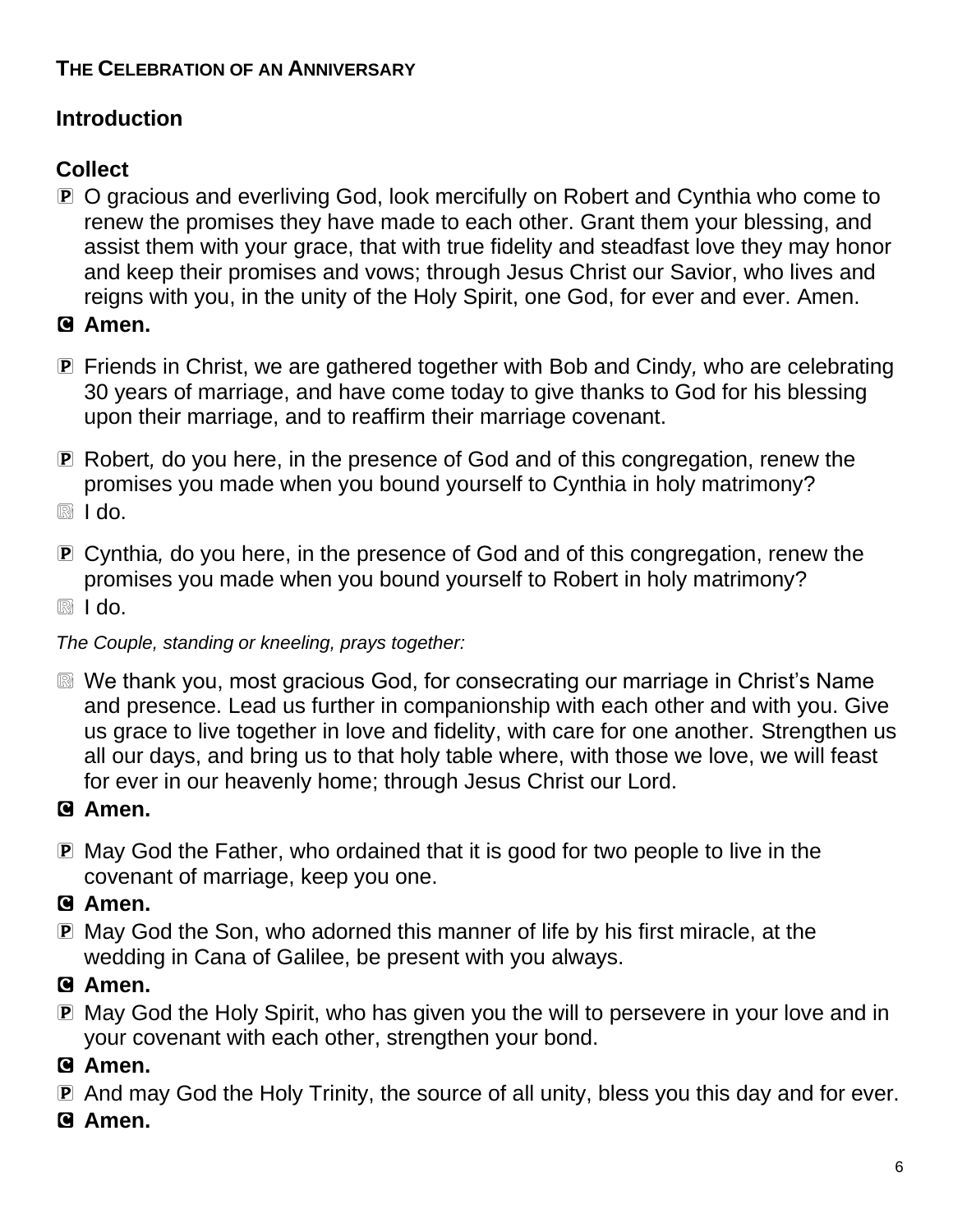# **THE PRAYERS OF THE PEOPLE**

[*Please sit, stand or kneel, as you choose.*]

- D Let us pray to God, who is made known in Jesus Christ:
- L Father of all, let all the world be saved through your Son. Let our president, and all rulers and authorities, seek and see your kingdom so that peace may reign in our time.
- C **As your Son taught us, we pray for our enemies.**
- L God of the Prophets, we thank you for calling all people to be righteous, justifying us with the free gift of your grace. Let this parish be a place where your testimony is received, where guests find a welcome, and where all are born anew of the Spirit.
- C **Give strength to your church as together, trusting in you and supporting each other, we proclaim your kingdom with our lives.**
- L Restoring God, there are many who may feel lost or even condemned as they endure trouble and illness. We ask for your healing to lift up and comfort [*names in notebook*] and those we name now, aloud or in our hearts [*leave time* ...], as well as all others who suffer.
- C **God of Light and Life, help us to be the answer to the prayers of those who cry out to you.**
- L Lord God, we give you thanks for the blessings we received from your hand each day, especially the flowers given today in glorious celebration for the ten years spent with Becky and Gus, and for the birthdays this coming week of Donna Pylman, Millie Levy, Carol Cates, Cass Schweitzer, Peggy Tomlinson and Kathleen Bleau, and for those celebrating anniversaries this week, Bob and Cindy Roehl and Robin and Dave Megel. We rejoice in the knowledge that all good gifts around us come from your loving hand.

# C **We ask for one more thing, Holy God: give us grateful hearts.**

- L Lord of Eternal Life, we ask your mercy on all those who have died, especially [*names in notebook*] and those on our hearts this day that we bring to you, [*leave time for people to give names, silently or aloud*. . .]. Let your grace and power give life to the dead and call into existence the things that do not exist.
- C **We ask also that your comfort and strength surround all who grieve, whether their loss is new and raw, or has been a painful reality for many years.**
- L Bless us to be a blessing.
- A **Holy Spirit, fill our hearts this day and every day so that we live our lives in ways that honor your image in us, our baptism in you, and our connection with each other. Amen.**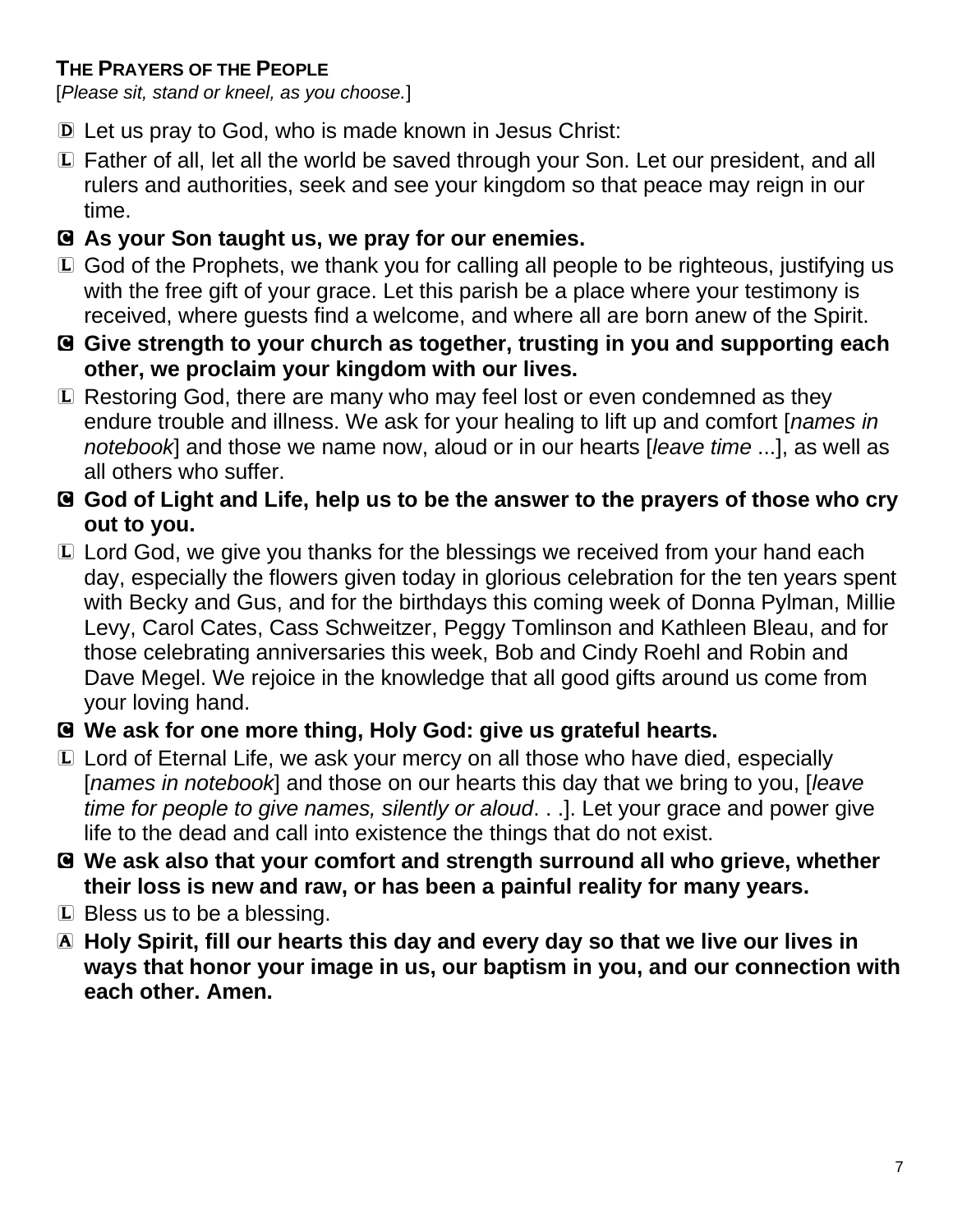### **THE CONFESSION & ABSOLUTION:**

[*Please stand or kneel, as you choose.*]

D We pray to you also for the forgiveness of our sins. [*Silence is kept.*]

- C **Have mercy upon us, most merciful Father; in your compassion forgive us our sins, known and unknown, things done and left undone; and so uphold us by your Spirit that we may live and serve you in newness of life, to the honor and glory of your Name; through Jesus Christ our Lord. Amen.**
- P Almighty God have mercy on you, forgive you all your sins through the grace of Jesus Christ, strengthen you in all goodness, and by the power of the Holy Spirit keep you in eternal life.
- C **Amen**.

### **THE GREETING OF PEACE**

[*Please stand. During this time of social distancing, a wave or bow, accompanied by a smile and "the Peace of the Lord be with you," will do nicely.*]

P The peace of the Lord be always with you.

#### C **And also with you.**

# **THE HOLY COMMUNION**

#### **THE OFFERTORY SENTENCE**

D Walk in love, as Christ loved us and gave himself for us, an offering and sacrifice to God.

**THE OFFERTORY** *Jesu, Joy of Man's Desiring* J.S. Bach

[Please be seated. **The offering plates are on stands in the front and the back of the church. If you wish, you may place an offering there.**]

#### **THE PRESENTATION**

[*Please stand when invited by the Deacon.*]

D We gladly present the fruits of our lives to the God who creates us, redeems us and sustains us. May we have the grace to use them to heal God's world.

**THE PRESENTATION HYMN** *For the Fruit of All Creation*

#### *For the fruit of all creation, thanks be to God. For these gifts to ev'ry nation, thanks be to God. For the plowing, sowing, reaping, silent growth while we are sleeping, future needs in earth's safe-keeping, thanks be to God.*

*For the harvests of the Spirit, thanks be to God. For the good we all inherit, thanks be to God. For the wonders that astound us, for the truths that still confound us, most of all, that love has found us, thanks be to God.*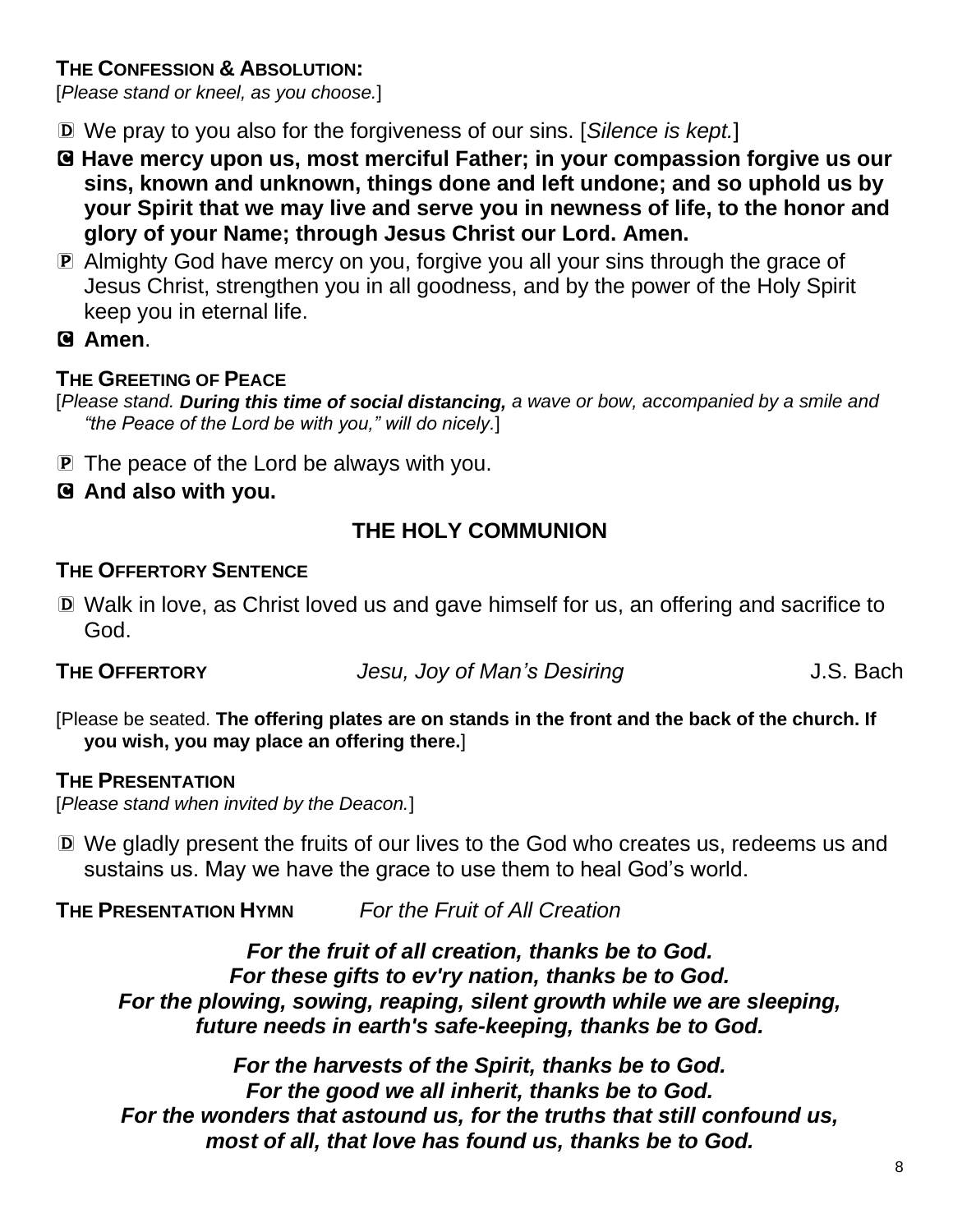# **THE GREAT THANKSGIVING:** EOW Eucharistic Prayer 3

- P The Lord be with you.
- C **And also with you.**
- P Lift up your hearts.
- C **We lift them to the Lord.**
- P Let us give thanks to the Lord our God.
- C **It is right to give our thanks and praise.**
- P All thanks and praise are yours at all times and in all places, our true and loving God; through Jesus Christ, your eternal Word, the Wisdom from on high by whom you created all things. You laid the foundations of the world and enclosed the sea when it burst out from the womb; you brought forth all creatures of the earth and gave breath to humankind. Wondrous are you, Holy One of Blessing, all you create is a sign of hope for our journey; And so as the morning stars sing your praises we join the heavenly beings and all creation as we shout with joys
- C **Holy, holy, holy Lord, God of power and might, heaven and earth are full of your glory. Hosanna in the highest. Hosanna in the highest. Blessed is he who comes in the name of the Lord. Hosanna in the highest. Hosanna in the highest.**

[*Please kneel or stand, as you choose.*]

- P Glory and honor are yours, Creator of all, your Word has never been silent; you called a people to yourself, as a light to the nations, you delivered them from bondage and led them to a land of promise. Of your grace, you gave Jesus to be human, to share our life, to proclaim the coming of your holy reign and give himself for us, a fragrant offering. Through Jesus Christ our Redeemer, you have freed us from sin, brought us into your life, reconciled us to you, and restored us to the glory you intend for us.
- P We thank you that on the night before he died for us Jesus took bread, and when he had given thanks to you, he broke it, gave it to his friends and said: "Take, eat, this is my Body, broken for you. Do this for the remembrance of me."
- P After supper Jesus took the cup of wine, said the blessing, gave it to his friends and said: "Drink this, all of you: this cup is the new Covenant in my Blood, poured out for you and for all for the forgiveness of sin. Do this for the remembrance of me."
- P And so, remembering all that was done for us: the cross, the tomb, the resurrection and ascension, longing for Christ's coming in glory, and presenting to you these gifts your earth has formed and human hands have made, we acclaim you, O Christ:
- C **Dying, you destroyed our death. Rising, you restored our life. Christ Jesus, come in glory!**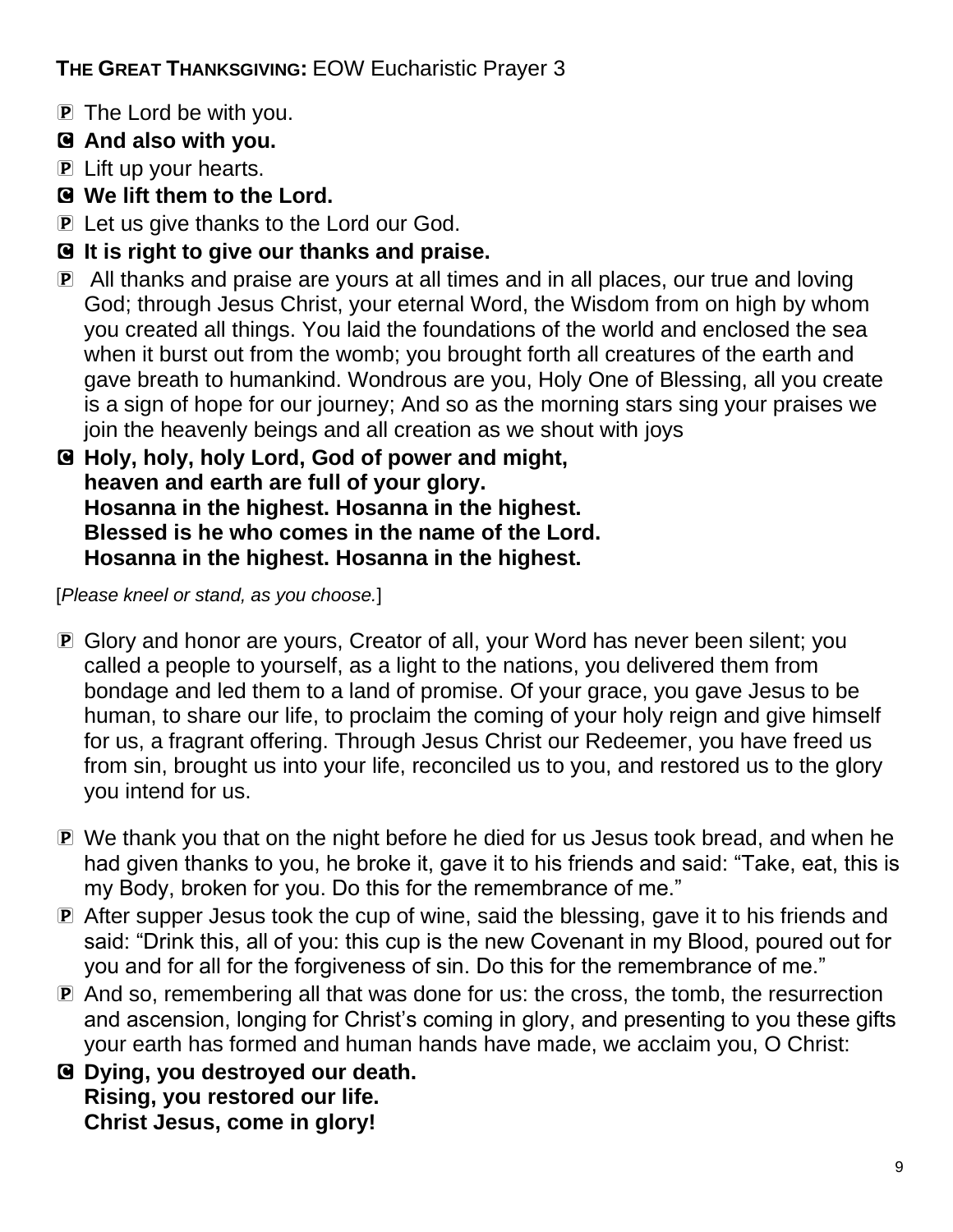- C **Send your Holy Spirit upon us and upon these gifts of bread and wine that they may be to us the Body and Blood of your Christ. Grant that we, burning with your Spirit's power, may be a people of hope, justice and love. Giver of Life, draw us together in the Body of Christ, and in the fullness of time gather us with all your people into the joy of our true eternal home.**
- P Through Christ and with Christ and in Christ, by the inspiration of your Holy Spirit, we worship you our God and Creator in voices of unending praise.
- C **Blessed are you now and for ever. Amen.**

#### **THE LORD'S PRAYER**

- P And now as our Savior Christ has taught us, we are bold to say,
- a **Our Father, who art in heaven, hallowed be thy Name, thy kingdom come, thy will be done, on earth as it is in heaven. Give us this day our daily bread. And forgive us our trespasses, as we forgive those who trespass against us. And lead us not into temptation, but deliver us from evil. For thine is the kingdom, and the power, and the glory, for ever and ever. Amen.**

#### **THE BREAKING OF THE BREAD**

- P We break this Bread to share in the Body of Christ.
- C **Though we are many, we are one body, for we all share in the one Bread.**
- P The Gifts of God for the People of God. Take them in remembrance that Christ died for you, and feed on him in your hearts by faith, with thanksgiving.

[*You may be seated. All are welcome at the Lord's Table. Please follow the directions of the usher, who will let you know when it's your turn to go to the altar rail. During this time of social distancing, we need to approach the altar rail one at a time. Small cups with a wafer and wine will be on the altar rail. Please pick them up and consume them in turn when the server invites you to with the words, "The Body of Christ, the Bread of Heaven" and "The Blood of Christ, the Cup of Salvation." Place the cups you used into the basket on the altar rail. When you are finished, please return to your seat by the side aisle.*]

**THE CHANT** *Ubi Caritas*

#### *Where true charity and love abide, God is dwelling there: God is dwelling there.*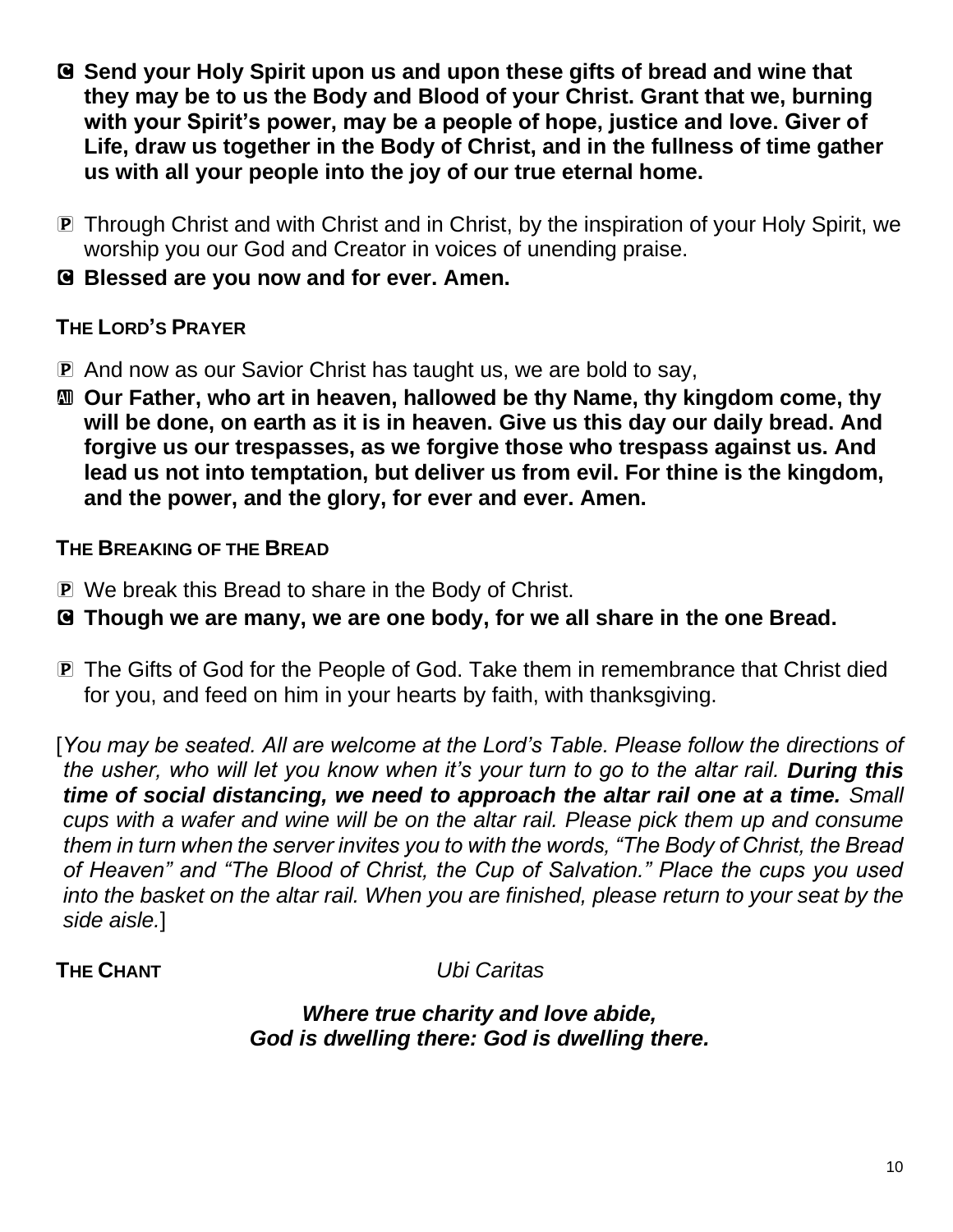#### **THE PRAYER AFTER COMMUNION**

[*Please kneel or stand, as you choose.*]

- $\mathbf{P}$  Let us pray...
- C **God of abundance, you have fed us with the bread of life and cup of salvation; you have united us with Christ and one another; and you have made us one with all your people in heaven and on earth. Now send us forth in the power of your Spirit, that we may proclaim your redeeming love to the world and continue for ever in the risen life of Christ our Savior. Amen**

#### **THE BLESSING**

[*Please stand.*]

P Deep peace of the running wave to you. Deep peace of the flowing air to you. Deep peace of the quiet earth to you. Deep peace of the shining stars to you.

Deep peace of the love of God to you.

The blessing of our Triune God, God the Father, God the Son, and God the Holy Spirit, be upon you now and forever.

### C **Amen.**

**THE SENDING HYMN O Zion, Haste H. 539 vs 1,2** 

#### *O Zion, haste, thy mission high fulfilling, to tell to all the world that God is Light; that he who made all nations is not willing one soul should fail to know his love and might.*

Refrain

*Publish glad tidings: tidings of peace, tidings of Jesus, redemption and release.*

*Proclaim to every people, tongue, and nation that God, in whom they live and move, is Love; tell how he stooped to save his lost creation, and died on earth that all might live above.*

Refrain

**THE DISMISSAL** 

D Let us go forth in the name of Christ.

# C **Thanks be to God!**

**THE POSTLUDE** *Alleluia* J.S. Bach